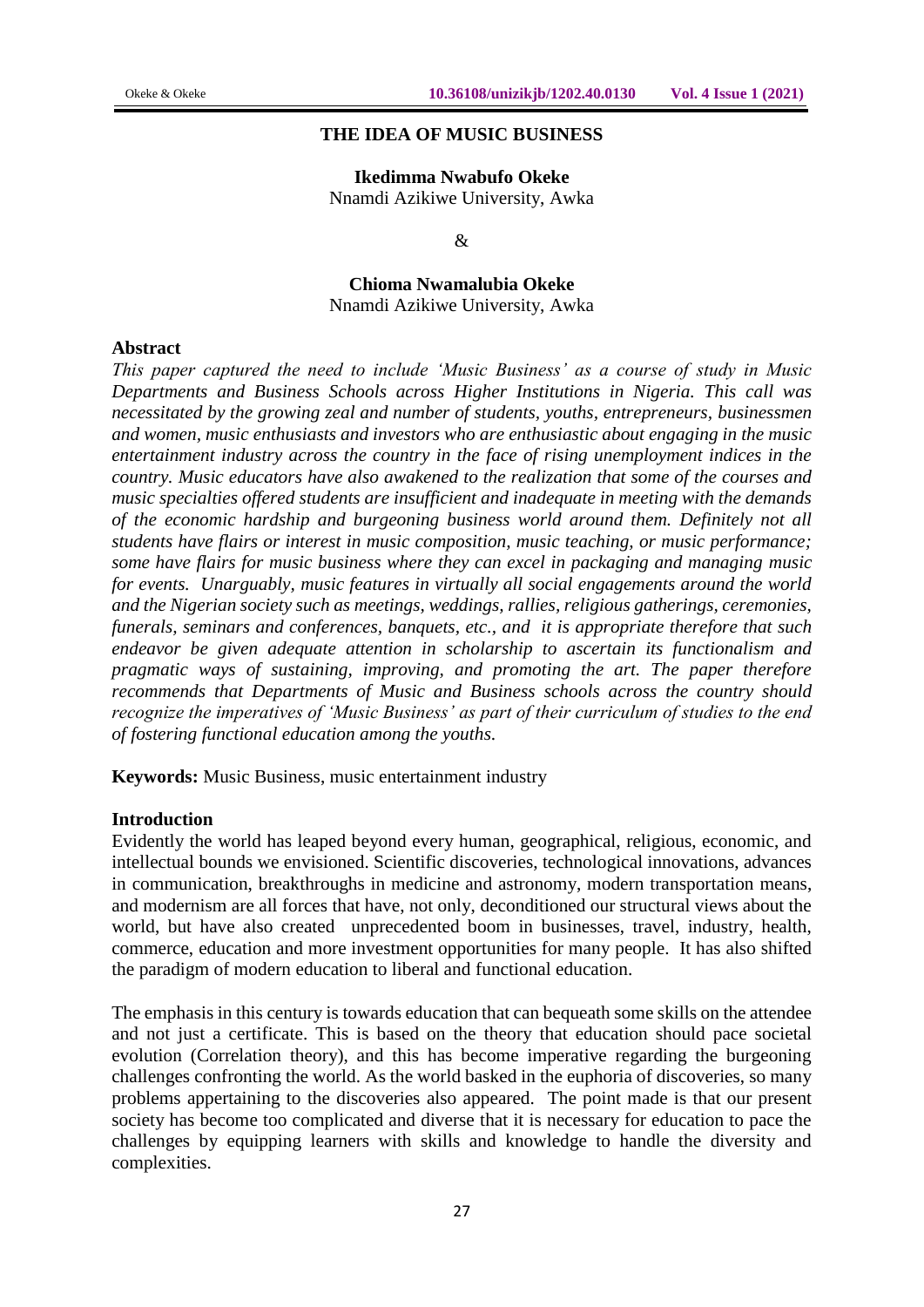The field of musicology is an area that demands restructuring in order to reposition our youths in handling the demands for music in the society. Because music is a feature of virtually all our social engagements such as meetings, weddings, rallies, religious gatherings, ceremonies, funerals, seminars and conferences, banquets, etc., it is appropriate therefore that it be given adequate attention in scholarship to ascertain how some practitioners have survived with the art and also find some pragmatic principles and theories towards sustaining, improving, and promoting the art.

## **Statement of Problem**

Studies in Nigerian higher institutions have not given serious attention to the idea of music business even though it is a self-driving and thriving area of endeavor requiring scholarly investigation. So many musicians, entrepreneurs, record companies, and promoters have succeeded and made fortunes in the field without any concerted effort from the academia towards a formal inquiry on the secrets of their success. Some also have failed and become extinct due to forces that have remained unknown or shrouded in mystery due to lack of any scholarly investigation. These are the issues this paper has sought to unravel.

## **The Concept of Music Business**

Music business refers to the various forms of musical engagements and management for profit. Music business is sometimes referred to as the music industry which involves companies, artistes, promoters, marketers, and managers preoccupied with earning money through creating songs, concerts, shows, event management, recordings, etc. This consists of the companies and independent artists that earn money by creating new songs and pieces and arranging live concerts and shows, audio and video recordings, compositions and sheet music, and the organizations and associations that aid and represent music creators (Wikipedia, 2021).

# **Cultural and Multi-cultural dimensions to Music Business**

What constitutes music business in any society is subject to the culture, values, and norms of that society. Even when the idea appears similar across cultures, there are still noticeable differences in the content, organization, and perception regarding the practice. Western societies have a rigid and structured system of music business which involves record labels, registered music promotion companies, copyright patents, theaters, concert halls, cinemas, sales companies, etc., but music business in African societies flows with much flexibility borne out of communal understanding typical of the African spirit. Music entertainment in Africa grew out of cradle songs, folklores, folktales, moonlight plays, rituals, ceremonies of birth, kingship titles, wedding, farming, commemorations, festivals, masquerades, dance troupes, age grades, etc. These events called for various kinds of music, dance, and drama purely for leisure and pleasure of entertainment and communal bonding and not for commercialism.

In the Western world, concerts, cinemas, theatres, amusement parks, and most entertainment shows come with fees as tickets which the audience is expected to purchase before entry. Every interested spectator is bound by law to abide by the practice and the flouting of that is seen as an act of law breaking. Cinema houses and concert halls are also fortified with security doors with bouncers.

Historically, the typical African society runs a free and flexible entertainment system which provides free entry and viewing to everyone who is interested provided the event is not an exclusive one reserved for only the initiates.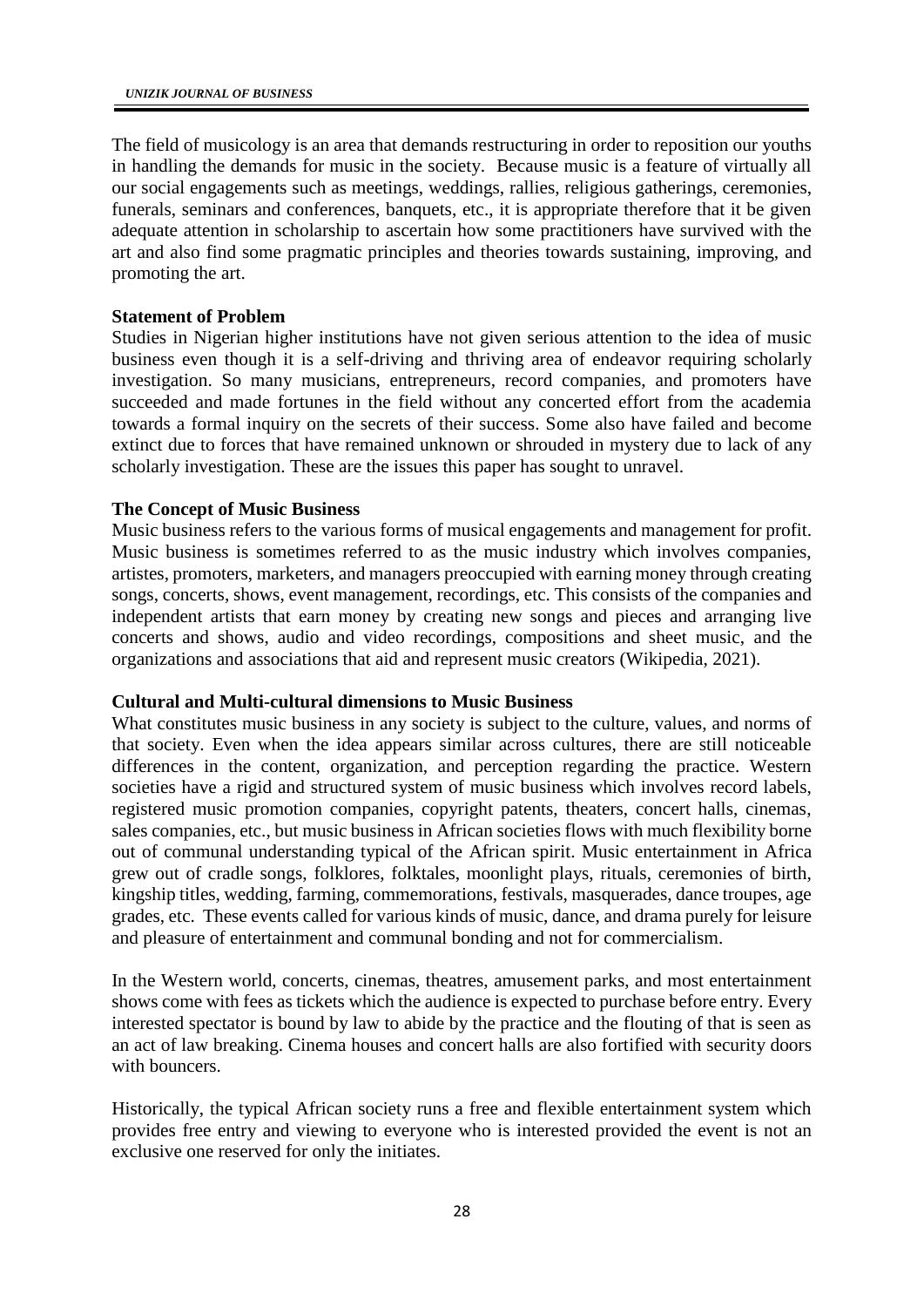Nketia (1982) explains that: *In traditional African societies, music making is generally organized as a social event. Public performances, therefore, take place on social occasionsthat is, on occasions when members of a group or a community come together for the enjoyment of leisure, for recreational activities, or for the performance of a rite, ceremony, festival, or any kind of collective activity, such as building bridges, clearing paths, going on a search party, or putting out fires- activities that, in industrialized societies, might be assigned to specialized agencies* (p.21).

The Western style of managing social events with ticketing, label contracts and agreements, etc., has its advantages though, as it fosters financial gain and commercial diversity for the artistes and promotion companies. It also ensures copyright security on patented works by making sure that no work is replicated or plagiarized outside the authority of the owner. But it tends to tinge towards the commercialization of art which sometimes takes away the aesthetics thereof.

Entertainment in African societies later evolved from moonlight settings and communal leisure to more defined dance troupes, minstrelsy, highlife bands, solo musicians, itinerant musicians, etc. Professional music making and engagements appeared within the twentieth century with the likes of Miriam Makeba of South Africa, Nico Mbarga, Chief Stephen Osita Osadebe, Oliver De-Coque, Sir. Warrior, Mike Ejiagha, Bright Chimezie, *Nkpokiti* troupe, *egedege*, *Atilogwu*, *ijele*, and so many other musical icons and groups from the Igbo tribe of South Eastern Nigeria.

These music icons and troupes charge certain amounts for events and the amount is dependent on the nature of the ceremony, distance, and the hours of engagement of the performers. These aforementioned music groups have so well managed themselves, created a niche through their originality of style, costume, and mastery of their art that the Igbo society reputes them as iconoclastic performers whose presence in any occasion is deemed as great achievement on the part of the celebrant. These famous musicians and troupes have graced numerous occasions within and outside the shores of Igbo land, Nigeria, and Africa for weddings, child naming, housewarming, coronations, chieftaincy ceremonies, and so many others with acclaim. It is striking the way these groups have successfully packaged their art as business even in the face of numerous challenges This is worthy of emulation and study and that is what this paper proposes.

#### **Social change and its Implications**

Every society is evolving and transforming at noticeable paces and no society has ever remained static. Dunfey (2021) explains that, 'Sociologists define social change as changes in human interactions and relationships that transform cultural social institutions. These changes occur over time and often have profound and long-term consequences for society'.

## **The symbiotic relationship between the University and Society**

Universities exist to perform three major roles of teaching, research, and development of society. These three major roles have been termed 'the tripartite or tripodal mandate of Universites' (Onyiudo, 2018). As posited from the preceding section, social changes in the societies affect educational policies and curriculum. As societies transform, universities also respond to that by introducing novel areas of scholarship and also adjusting the curricula of existing areas of studies to accommodate and capture the developments. If Universities feign ignorance of social change, they become moribund and irrelevant to the society. This explains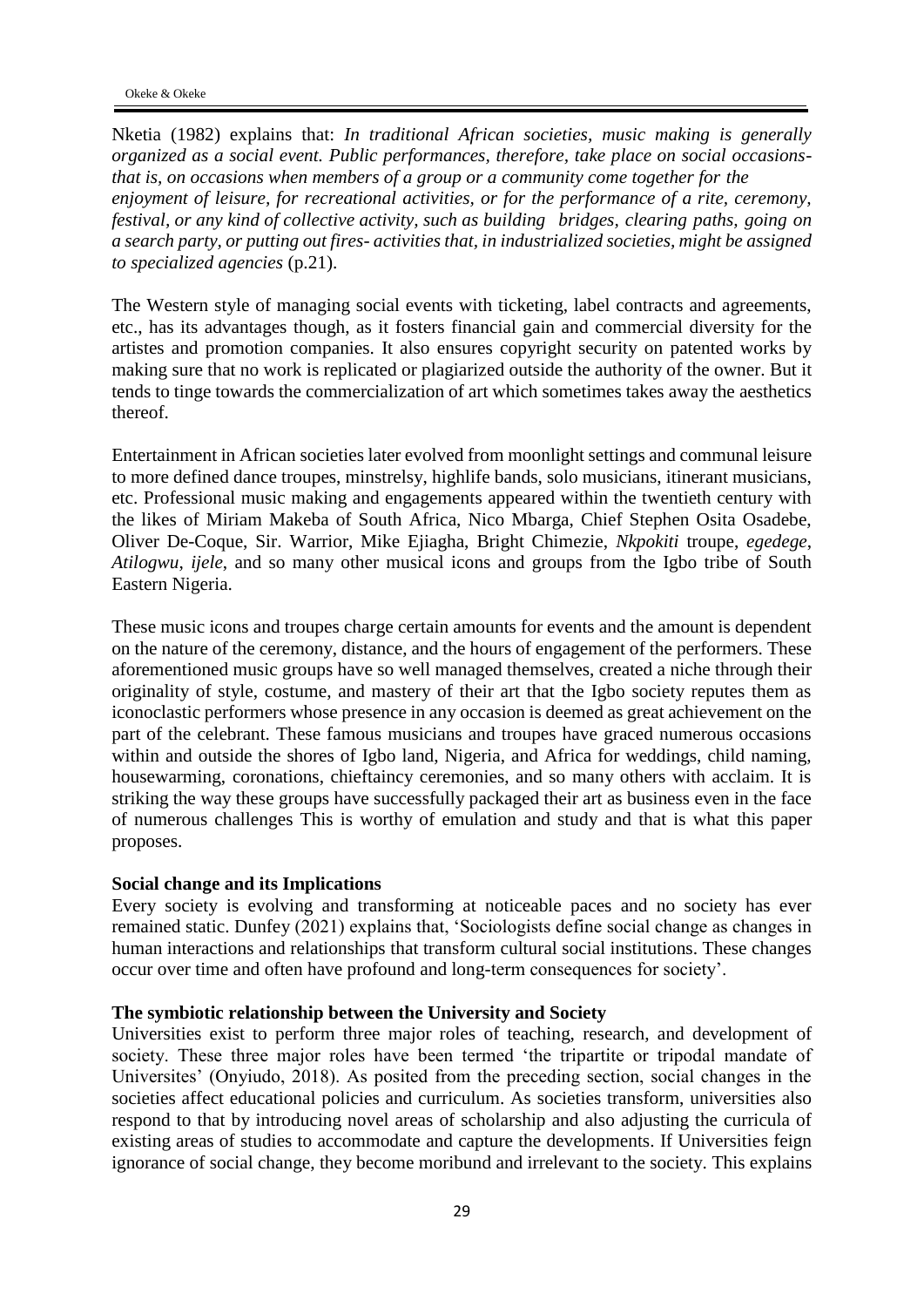why advanced countries of the world invest so much in terms of human capital and financial capital in education and research in other to match growing social problems and challenges. Onyiudo (2018) captured this clearly:

Over time, universities, along with other knowledge centers, have come to be regarded as key agents of social change and development, allocated with the explicit role of producing agents of social change and development, allocated with highly skilled manpower and research output that meets perceived economic needs. The modern university must therefore be intimately bound with its society and its challenges and fortunes: it must be proactively analytical and diagnostic to identify the challenges of its society, creatively prescriptive to chart the pathways for meeting those challenges, and sufficiently innovative and resourceful to provide solutions to the identified needs and challenges of society in the quantities, qualities and time they are needed (p.5). Contextualizing this argument, it becomes reasonable to argue that the symbiotic relationship between the society and the university strengthens the position of this paper that the burgeoning art of music business in Nigeria deserves university scholarship.

# **Stark's theory of 'Interdependency of Education and Occupation'**

Stark (1982) observed that: There is a strong interplay (interdependency) between the two social institutions of education and occupation. There are dramatic shifts in the number of and kinds of occupations produced by Modernization. These changes resulted in a great deal of structural mobility. They also prompted major changes in the educational system, and these, in turn, led to more changes in the occupational structure. While the general connection between education and occupation is obvious, many of the links are rather subtle (p.407).

The point above is that there is tie between education and occupation; that occupation is a function of education. Even though education can exist on its own as a noble cause irrespective of its functionalism, it should, by extension, fortify people with the relevant skills and knowledge for occupations, and it is in doing this does it prove its relevance. This theory can also be extended to capture the sensitive relationship existing between the school/University and the society in what I call the 'theory of correlation'. The theory of correlation identifies that 'as the University exists to improve the society so does changes in the society influence University scholarship'. This is very true if one observes the historical developments in medicine, science and technology, and innovations geared towards improving the human life and solving problems. Every human society presents its peculiar problems and challenges regarding health, environment, weather, food and water, social amenities, housing, etc., and it is the duty of the university to respond to these challenges by researching to find feasible solutions to the problems. This theory is relevant to this paper from the perspective of responding to the rising unemployment and restiveness amongst Nigerian youths by adopting 'music Business' into scholarship and exposing the youths to the merits of the various facets of the endeavour.

## **Music in Nigerian Education**

Generally, education can take place formally or informally depending on the nature of the society. Formal education takes place in school settings while informal education can take place in as family and communal interactions. Stark (1982) elucidates this: In simple societies, children don't go off to school in the morning and their parents don't go off to jobs. Yet children still get educated and work gets done. As with the family, religion, and politics, educational and economic institutions are found in all human societies. The forms often differ, but the basic functions are always performed in an organized way (p.406).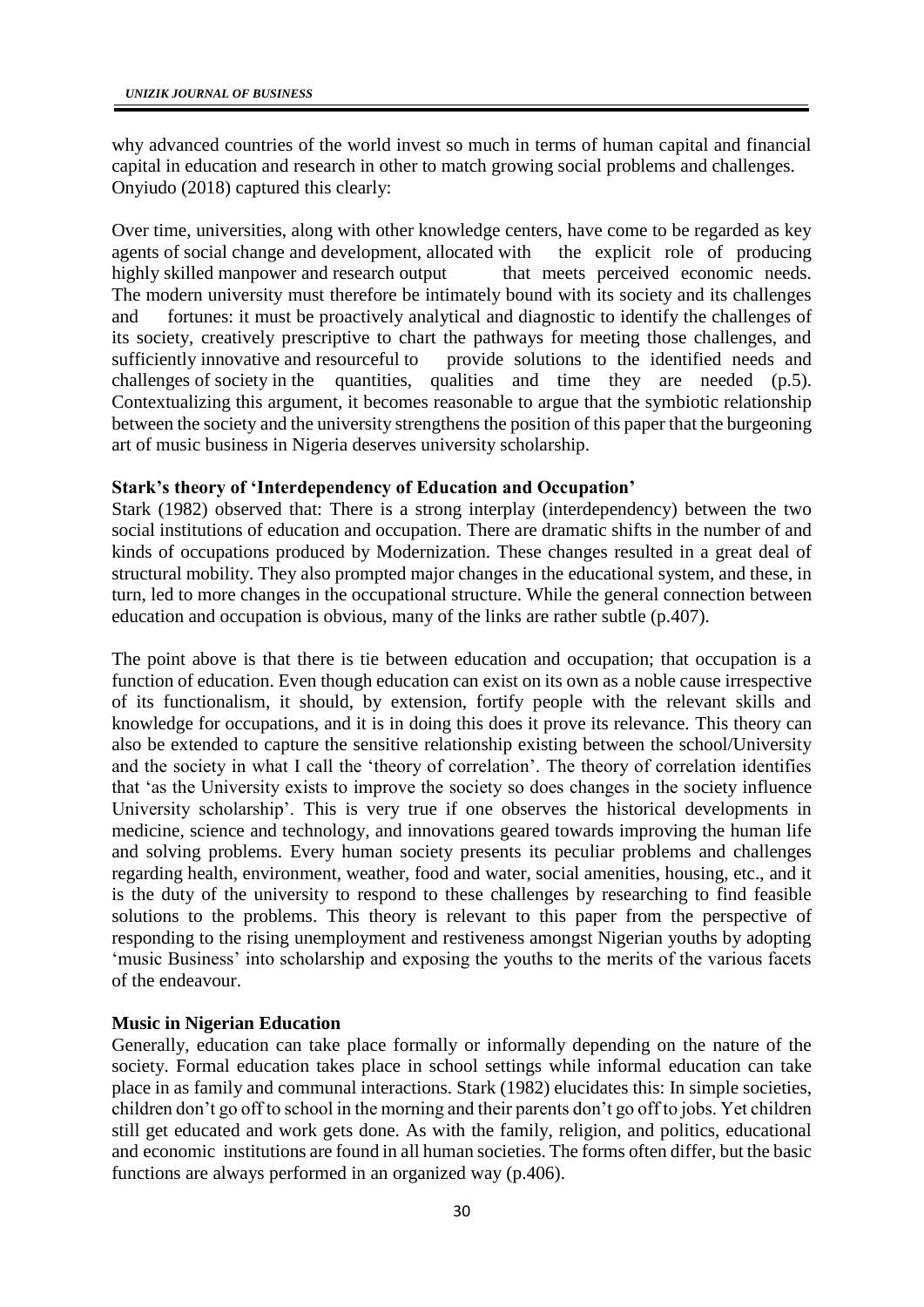Music education enjoys two settings (formal and informal) in Nigeria, which is typical of most other African societies. Regarding the informal setting, Okafor (2005) reports that: "In the traditional Nigerian society music was an integral part of education. A musician was often expected to practice other areas of the arts and occupations. There were with long traditions of music making. There were musical families with long traditions of music making. There were instrument makers who were also expected to practice other areas of occupation. Training in music often involved a long period of apprenticeship during which the trainee learned other aspects of the art. For example, the minstrel made simple instruments but he could also be a farmer, hunter, someone who practiced other types of occupations. In other words, in the traditional society, music was integrated not only with the arts but with life. Thus, music enjoyed a type of prestige and respect… Music was a noble art and it was the quality of his music that determined the prestige of the performer or the artist" (pp.208-209).

The above report shows the nature and admirable organizational ability towards music business and entrepreneurship within traditional African societies even before the coming of Europeans. The other setting of music education takes a more formal approach. Music features as a subject of study in some Nigerian schools and Universities as a response to the National Policy on Education which recognizes the relevance of the arts in holistic education. The Nigerian Policy on Education (1981) rightly, amongst other things, stipulated that: "Education in Nigeria is no more a private enterprise, but a huge government venture that has witnessed a progressive evolution of Government's complete and dynamic intervention and active documentation the Federal Government of Nigeria has adopted education as an instrument par excellence for effecting national development… Government has also stated that for the benefit of all citizens the country's educational goals in terms of its relevance to the needs of the individual as well as in terms of the kind of society desired in relation to the environment and the realities of the modern world and rapid social changes should be clearly set out (p.5).

This policy inspired and justified the inclusion of music as a subject in schools and Universities even though it is now a threatened species in the primary, secondary, and tertiary tiers of learning due to so many factors such as dearth of music teachers, prejudice towards music scholarship, negligence to funding by the government, etc. Some universities have strived to sustain music education albeit so many challenges with lack of funding a major hitch. Unfortunately, the universities that survived with music education, such as University of Nigeria Nsukka, University of Lagos, University of Benin, Nnamdi Azikiwe University, Awka etc., have all maintained the basic courses and music specialties appertaining to music education and neglecting some emerging areas of interest such as music business.

The Nigerian Policy on Education (1981) stated further that: "Nigeria's philosophy on education, therefore, is based on the integration of the individual into a sound and effective citizen and equal educational opportunities for all citizens of the nation at the primary, secondary and tertiary levels both inside and outside the formal school system" (p.5). This gives credence to the informal system that employs mentorship and the apprenticeship system in learning trade, raising young men and women for specific roles in society, learning and mastering skills such as musical instrumentation and performance. The same theme was re-echoed in the revised version of the policy (2014) thus:

• To situate the educational sector within the overall context of governments' agenda reform agenda enunciated in the National Economic Empowerment and Development Strategy (NEEDS)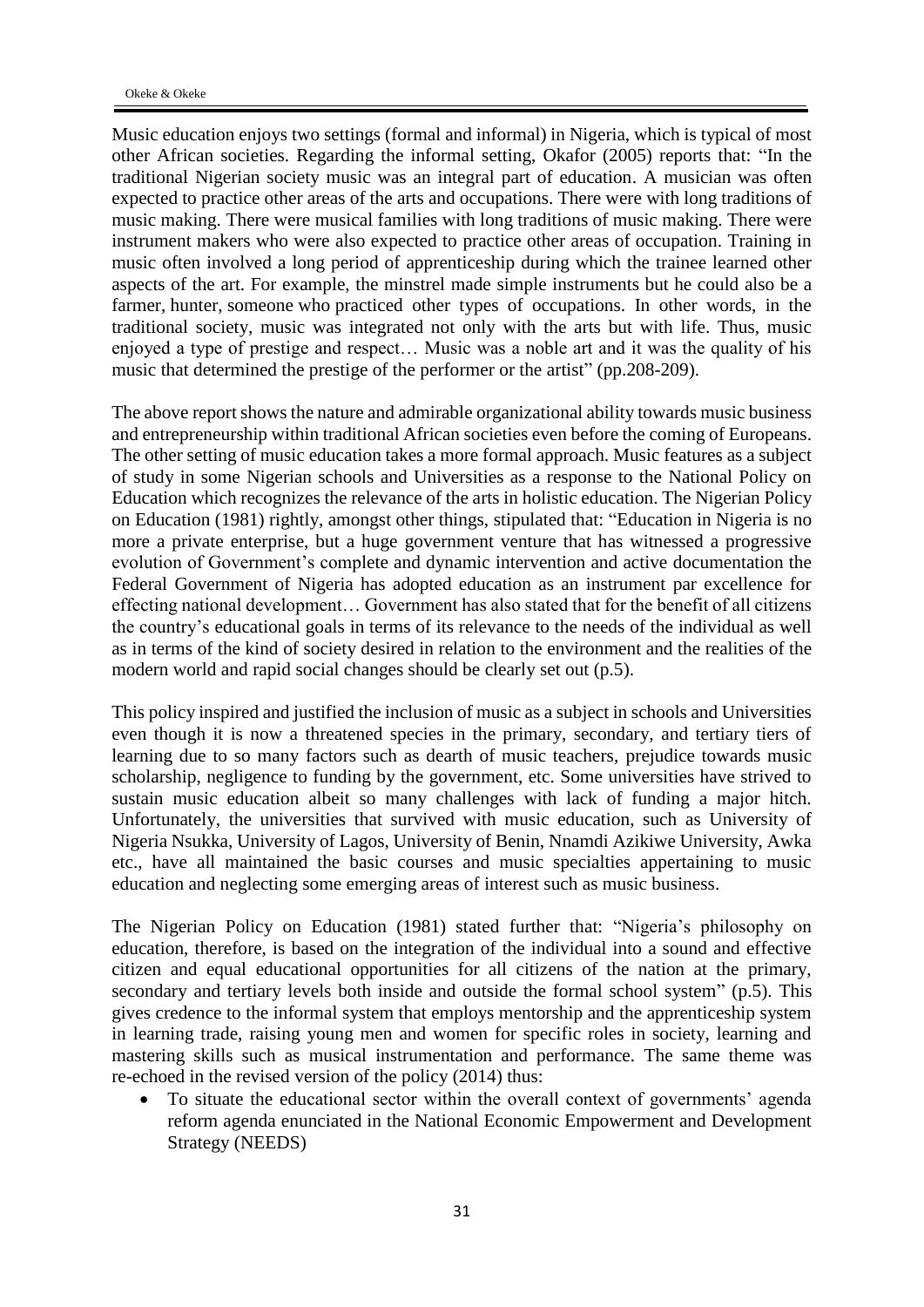- To reposition the Nigerian educational sector to effectively meet the challenges of the EFA initiative, MDGs and NEEDS.
- Improve and refocus education quality and service delivery for the accelerated attainment of NEEDS goals of social and economic transformation, wealth creation, poverty reduction, employment generation and value orientation, as well as meet the agenda of the ideals of the president of the federal Republic of Nigeria.
- Incorporate all sub-sector policies to reflect global development.

As lofty as these goals appear, they all die on paper. The problem with Nigerian policies has always been implementation and this explains why most Nigerians have lost hope in most governmental policies and promises because of the lack of will power and commitment to deliver on the promises.

# **Music in Nigerian Society**

Unarguably, music exists in the Nigerian society as can be noticed in wedding ceremonies, funeral, parties, housewarming, rallies, title taking, religious programs, etc. But an account of music in the Nigerian society will not be complete if there is no recourse to the musicians who engage in music composition, production, performance, and dissemination. Okafor (1982) sees the Nigerian musician as, "not only a valid member of society but one whose role has had, continues to have, and will have, even greater significance and importance not only in the field of leisure and entertainment but also in the economy, and in the role of being the societal conscience and watchdog… a genuine partnership between the powers of the society and the artist including the musician is the only road to a viable future. Given this, it is incumbent on the society to ensure that the artiste performs from a position of freedom, honor and dignity" (p.2).

The point made here is that the Nigerian musician is the embodiment of his music, entertainment, conscientizer of societal values and norms, reformer, arbitrator and even sometimes a prophet and mouthpiece of the gods. So many of such musicians have been witnessed in the Nigerian milieu in the likes of Fela Anikulakpo Kuti, Chief Stephen Osita Osadebe, King Sunny Ade (KSA), Onyeka Onwenu, Nelly Uchendu, Bright Chimezie, Theresa Onuora, Ras Kimono, and Majek Fashek (the rain maker!), just to name a few. Witnessing any of these legends perform live was always terrific and momentous; an experience worth living for amongst their numerous fans. People usually thronged in thousands, filling stadia, fields, and events just to watch them perform along with members of their bands! Even though the emergence of modern playback systems such as turntables, cassettes, CD and video players etc., have tired in domesticating their music, but the aura and charisma of their live performances was still missing. The remarkable ways these musicians have packaged their music and personalities to become enigmas is central to this paper.

There is virtually no weekend in Nigeria that closes without any ceremony either funerals, weddings, birthday parties, or religious activities. Festive seasons such as Christmas, Newyear, Easter, Valentine, *ofala*, Annual General Meetings (AGM) of companies, social club year closing, etc, also come with peculiar pomp. These ceremonies, events, and festivities are always replete with various sorts of music entertainment depending on the nature of the event.

# **Some musical Genres in Nigeria**

Nigeria being a multi-ethnic and multi-cultural society harbours, nurtures, promotes, and engages in diverse genres of music such as folk music, traditional music, highlife, Fuji, Afro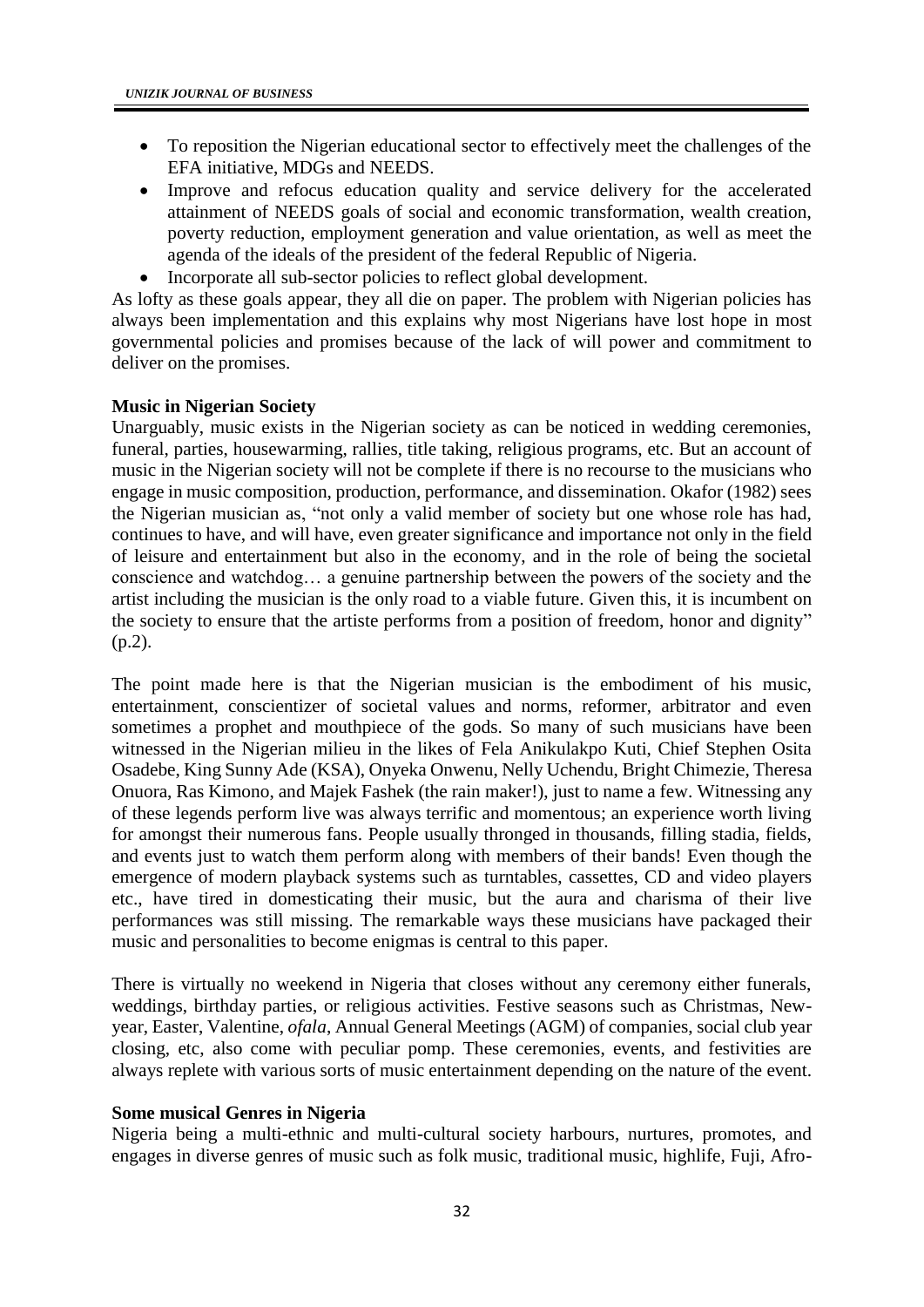beat, Afro-juju, *Juju*, Zigima, Ogene Music, *Egwu ekpili*, reggae, rap, dance, hip-hop, blues, R&B, pop music, classical music, jazz, choral music, religious music, gospel music, martial music, etc. Some of these music types were imported from the West such as jazz, hip-hop, classical, and rap. Some of the genres were created by indigenous Nigerians as their peculiar style of music. For example, *Afro beat* was originally created by the late legend, Fela Anikulakpo Kuti, *Afro Juju* was the name Sir Shina Peters gave his music, and the legendary Bright Chimezie enthralled the Nigerian society with his *Zigma.* On the popular music stage, we have artistes like Tuface Idibia, Whizkid, Davido, Tiwa Savage, P-Square, Teni, and so many of them. These musicians are in demand both within and outside the shores of Nigeria and Africa and the demand for their music is a testimony of the mastery of their art and music business.

#### **The Nature and Forms of Music Businesses in Nigeria**

The art of organizing concerts, ceremonies, events, etc. along with the invitation and management of artistes for events constitute music business. This art sounds simple but the dimensions and ramifications are enormous. The nature of the event determines the type of music to decorate it with. Chieftaincy title events naturally demand traditional and highlife music groups such as the chief Stephen Osita Osadebe, Morroco Maduka, Oliver de-Coque, Ozoemena Nsugbe, King Sunny Ade. Most of these legends are dead now but their music still lives on and performed by other experienced musicians on demand. The ofala festival of Onitsha ado in South-Easern Nigeria is always graced by the *Egwu abia* (performed by an ensemble of titled men) and Ikem Mazaeli, a highlife maestro who is a native of Onitsha.

It would be incongruous to stage classical or jazz ensemble for an Ofala festival and also unfit to stage *Egwu abia* for a church thanksgiving. These nuances are serious issues in event planning.

Weddings, whether church wedding or traditional wedding, require either a gospel band or DJ unit or even a mixture of the two. Marriage solemnization in churches usually engages choirs, soloists, classical music, special and songs, and church band on stage. Traditional wedding rites employ life bands that can play every genre of music when demanded or a DJ-manned unit that can roll out any kind of music from his digital compact system. Some wedding receptions feature live bands, DJ, traditional troupes, or even solo performers who can accompany himself on a keyboard instrument as he performs. Evidently, the nature of music business in Nigeria has become so dynamic and complex that it is difficult to predict what an event would feature as regards music.

The complex nature of wedding in most communities in Nigeria, the Igbo community of South Eastern Nigeria for example, is a fallout of the contact with the missionaries who introduced Christianity and insisted on the so-called White wedding. The Nigerian youth finds himself entrapped in two worlds – his native world and the western world. The prospective suitor must fulfill all traditional rites of marriage and every dowry before he is accepted as an in-law; he also must show himself a worthy Christian by settling all church dues regarding wedding and finally lead his wife to the altar to submit to a priest for solemnization to be deemed successful.

It is not the interest of this paper to investigate the appropriateness or inappropriateness of these social-cultural engagements, but our concern here is that the multiplicity of ceremonies surrounding marriage in the Nigerian society has yielded ample opportunity for music business to thrive. From the point of traditional marriage setting to white wedding, reception, and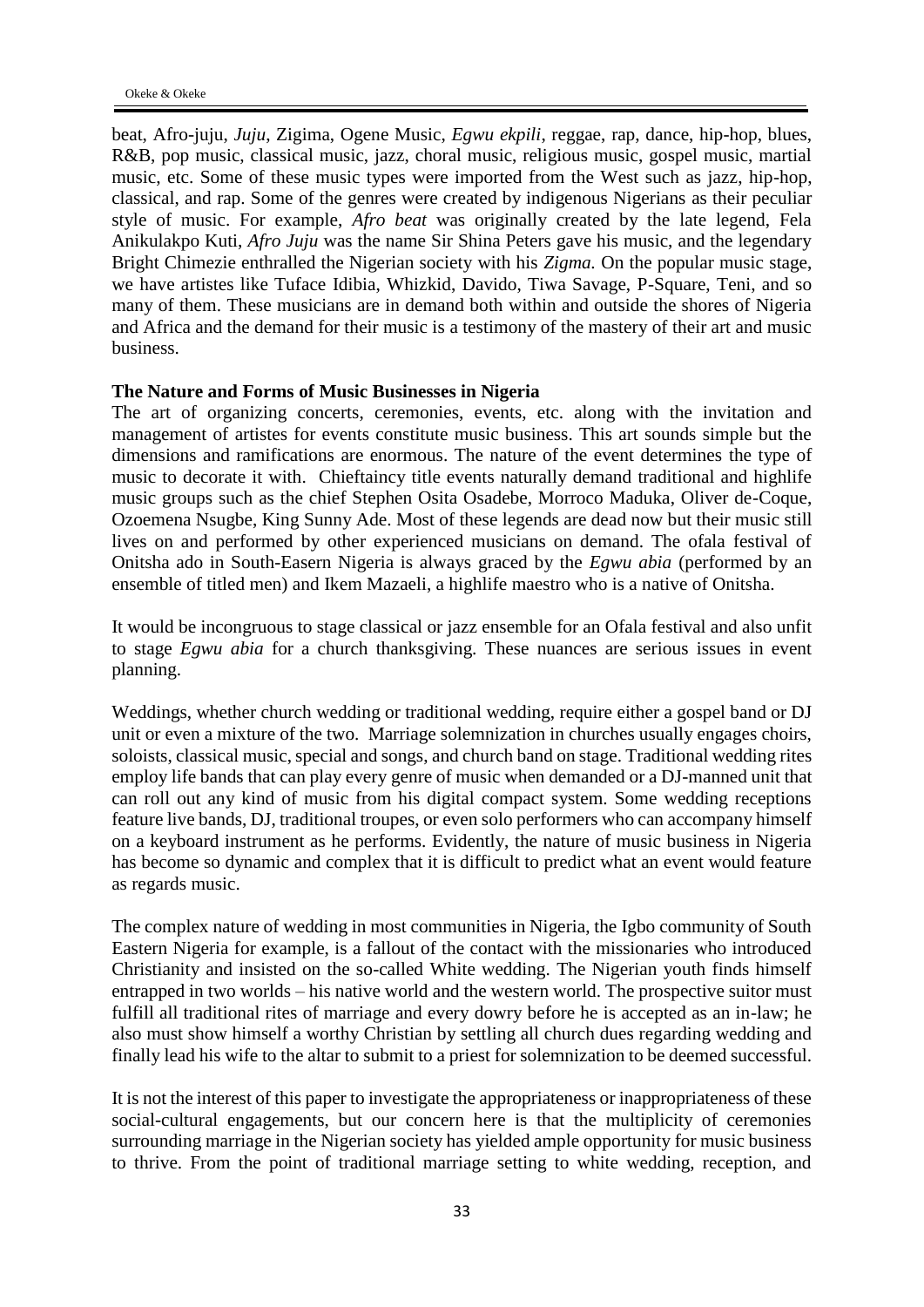thanksgiving; everything is interlaced with music. It continues even to child dedication and naming, wedding anniversary, family reunion, etc. The investor in music business in the Nigerian society is never in want of contracts. Numerous opportunities abound in the music industry as music businesses which we have listed and discussed below:

## **Live Band Management as Music Business**

My experience in the field of live band music business shows that a competent band group can make up to one million naira or more during festive seasons. An accomplished band charges between one hundred thousand and two hundred thousand naira or more for a show depending on the distance from the point the band is domiciled to the place of the event. This fee is not fixed because some bands might charge higher or lower depending on the bargain with the celebrant or compere. This basic charge usually covers servicing of the equipment, logistics and settling of instrumentalists. A live band usually performs with about six instrumentalists (keyboardist, drummer, lead guitarist, bass guitarist, trumpeter, and saxophonist) who are booked on time before the event because most bands do not have permanent instrumentalists because of the challenge of fixed allowances. Bands engage and disengage instrumentalists depending on the flow of contracts. The more accomplished a band becomes, the greater the contracts, and the bigger and more regular the instrumentalists become if the pay is robust. The major attraction and incentive to live band music business in Nigeria is not the initial charge but the financial accruement from moneys sprayed on the band during their performance and this can triple the initial charge for the performance if the audience were of a wealthy class and enthralled by the band. Musicians always wish for such outings with such class of audience where the appreciation they garner on stage can triple the initial charge and this always translates to more pay for the instrumentalists. Sometimes a compere negotiates a contract with a celebrant and then invites a band, whichever way it is done the basic thing is that business has transpired. Both the compere and members of the band are in the music business which has proven to be a very lucrative business for youths.

# **Disc Jockey (DJ) as Music Business**

Disk Jockey, popularly known as DJ is an aspect of music entertainment that features a device which can play, remix, enhance, distort, and synthesize numerous recorded music. Both the operator of the Disc Jockey and the gadget itself are called DJ. DJ is a viable business in virtually all social events. It saves space, time, energy, resources, and money due to its compactness and handiness. Electricity, few speakers, sound amplifier and the Disc Jockey gadget are all that is required for music to roll. The modern DJ unit has even replaced the Disc Jockey with laptop which can access, download, store, and replay any kind of music on digital format with ease. This form of music is worthy of scholarship in the University to ascertain its dynamism and ways of improving on it since it can, and has been a source of livelihood to many Nigerian youths.

## **Music Business in Event Planning**

Event planning is a lucrative occupation in developed societies even though it is gradually taking a good turn here in Nigeria. Music is a major item in any event planning and the expertise of the individual knowledgeable in various musical genres is highly appreciable in the planning so that he can carefully source for the type of music and the music group that can blend well with the particular event.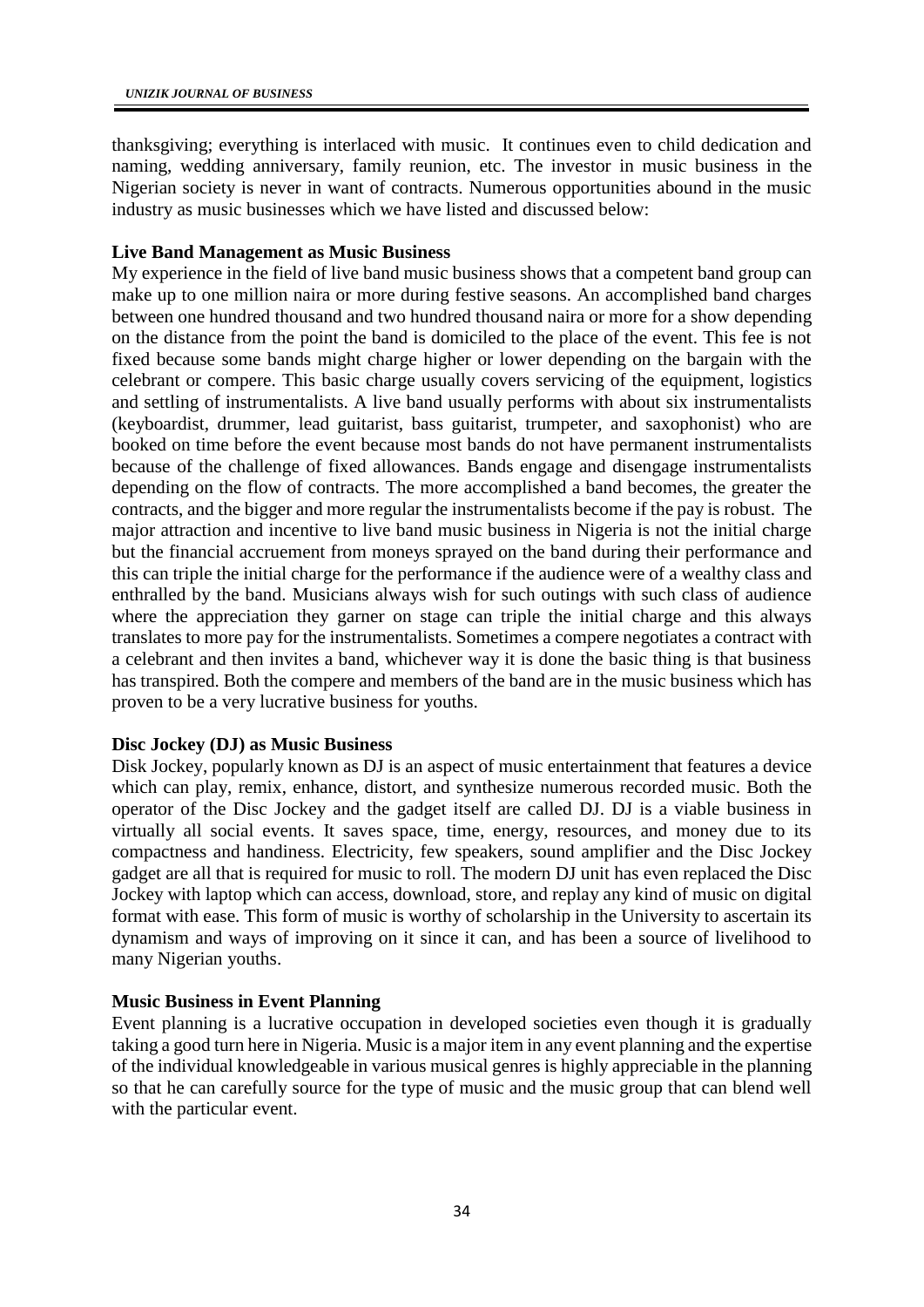## **School Program/Music Directing**

The advent of private schools in the Nigerian school system has expanded employment indices and opportunities for the youths. More so, private schools have added peculiar flavor to school programs such as graduation, inter-house sports, seminars, symposia, Christmas concerts, and prize/award giving days. These events call for serious program directing which invariably involves music. My experience with about five private schools in Onitsha metropolis of Anambra State, Nigeria is an attestation to this fact. I had coordinated school programs in various schools within Onitsha such as Irene Menakaya School, Supreme Knowledge Comprehensive schools, Springfield Academy, Mount Olive School, and Helen – winners International School between 2007 and 2012. Private Schools usually end every term with an event: Christmas carols for first term; Inter-house sports for second term; and graduation/prize giving ceremony at the end of third term. I was originally employed as music teacher in these respective schools but I took my services beyond that and made sure that school programs were laced with special musical performances from the pupils which earned me many promotions and accolades amongst which was the applause by the Governor of Anambra State, Mr. Obi who was enthralled by the live performance of the Nursery Orchestra of Mount Olive School, G.RA, Onitsha (during the 2009 graduation ceremony of the school) and requested for an encore. My music directing in schools was taken further to a higher dimension of convening and coordinating the first Private Schools' Music Concert in Anambra State Nigeria held at Supreme Knowledge comprehensive schools Onitsha in 2008. All these efforts culminated in my invitation By ASUDEB in 2010 to coordinate a special performance by Anambra state pupils in welcoming former President Goodluck Ebele Jonathan on his first official visit to Anambra State. This is well documented in the archives of ASUDEB, Awka, Anambra State, Nigeria. This is just to show the wealth of opportunities for Nigerian youths in directing programs in schools with music.

## **Church Program/Music Directing as Music Business**

Church program/music directing is an aspect of music business and takes a similar modus operandi as that in schools mentioned above. Churches have a very strong tie with music: sacred music for liturgy, hymns for service, music for offertory, music for praises and worship, solemn piece for sermon, music or benediction, songs for thanksgiving, solos, special renditions, and classicals for special occasions such as ordination, enthronement, baptism and child naming, Knighthood, funeral, mothering and fathering Sundays; oratorios and cantatas for religious seasons of Easter, Christmas, New year, ascension, etc. The church is unarguably the highest patron of music in the Nigerian society just like it was during the mediaeval, renaissance, and Baroque periods in Europe. These varieties of musical performances make much demand for and on musicians. What most churches do is to employ several musicians who can fit into various musical groups under the large umbrella of a music ministry with a music director who oversees the operations of the entire music department. Besides this formal arrangement, some churches still go a little further in organizing music concerts, festivals, and jamborees with the engagement of an event planner, who is usually a musician, in a bid to engage the youths meaningfully and also to foster church growth. All these have created wonderful employment opportunities for Nigerian youths within the ecclesiastical enclave.

### **Musical Organology**

Musical organology is an aspect of musicology preoccupied with the production of musical instruments. Even though organology is basically handled by technocrats, musicians still make relevant contributions towards the art regarding the tone quality of the instruments and therefore making it a lucrative form of business for skilled youths. World acclaimed musical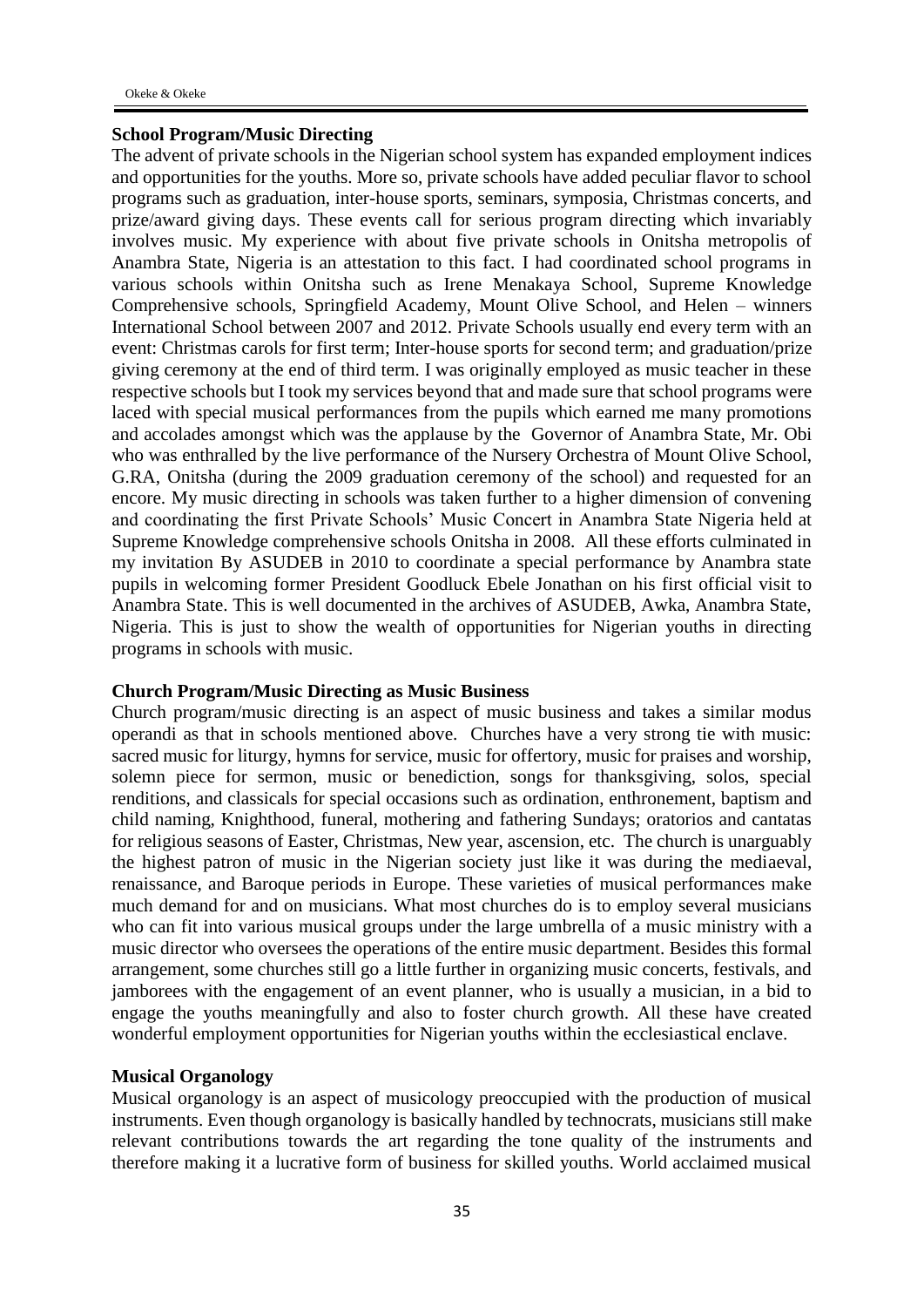instrument makers in industrialized worlds like Yamaha, Casio, Roland, Korg, Thunder, Premier, Armstrong, Kramer, etc, have thousands of people in their employ such as musicians, technologist, technocrats, sound engineers, polymer engineers, and physicists who pool their skills together in producing and supplying genuine musical instruments to the world. The Nigerian society may not have the technological capacity to compete with the companies above but we have traditional African Musical instrument makers around us, such as *ogene*, *ekwe*, *oja*, *ubo*, *kaakaki*, *udu*, etc, who are already engaging youths in the craft. It is worthwhile to patronize their art, study them, promote them, and make moves towards integrating the art into the curriculum of music studies before the master makers all die off with their knowledge.

## **Musical Instrument sales**

Musical instrument crafting cannot thrive if there is no demand for instruments; the supply of musical instruments also cannot be effective without musical instrument dealers. This is an economic chain of demand and supply. Nigerian youths and undergraduates can learn the booming trade under apprenticeship system or in the university under the aegis of Music Departments or Business Schools.

## **Musical Instrument testing as Music Business**

Under the umbrella of musical instrument production and sales comes the business opportunity of musical instrument testing after production and before sales. Just like aircrafts and automobiles are subjected to test run before final certification for use, musical instruments are also tested for tone quality, range, pitch sense, natural and chromatic tone articulation, and durability. The business of musical instrument testing is handled by accomplished instrumentalists who know the expected capacities of a given musical instrument. Companies producing musical instruments have so many well-paid instrument testers in their employ who help to curb the embarrassment of faulty musical instruments after delivery. Also, individuals who wish to buy musical instruments always engage the services of instrument testers before purchasing because from the point of manufacture to the point of delivery and sales something might go wrong with even the most certified musical instrument. Musical instrument testing, therefore, is a viable music business opportunity for Nigerian Youths.

## **Musical Instrument Tuning as Music Business**

Musical instruments such as the piano, organ, jazz drum set, violin, viola, cello guitar require tuning before use. African musical instruments also such as the thumb piano (*ubo*), *ogene*, *igba*, *une*, conga drums, undergo some kind of tuning. Tuning the Grand Piano or organ, for instance, is a special art requiring peculiar skills because the instruments are delivered in fragments which need to be pieced together and tuned to standard pitch before use. Few people are experienced in the art now in Nigeria such as Mr Elochukwu Oku owing to the complexities and intricacies involved. This art can be introduced in the curriculum of music studies and an aspect of music business in our institutions of higher learning so that some youths can tap into the job opportunities it presents.

Western orchestral ensemble units also require the tuning of instruments of the string family owing to their peculiar problem of frequent distuning. Most standard orchestral ensembles engage the services of instrument tuner who readily fine tunes the instrument before the orchestra commences. Tuning involves strong aural perceptivity and precise discrimination of sounds and pitches. Tuners make use of tuning forks or they sometimes rely on 'absolute pitch' which is a rare musical gifting of identifying pitches without reference to or the aid of any musical instrument.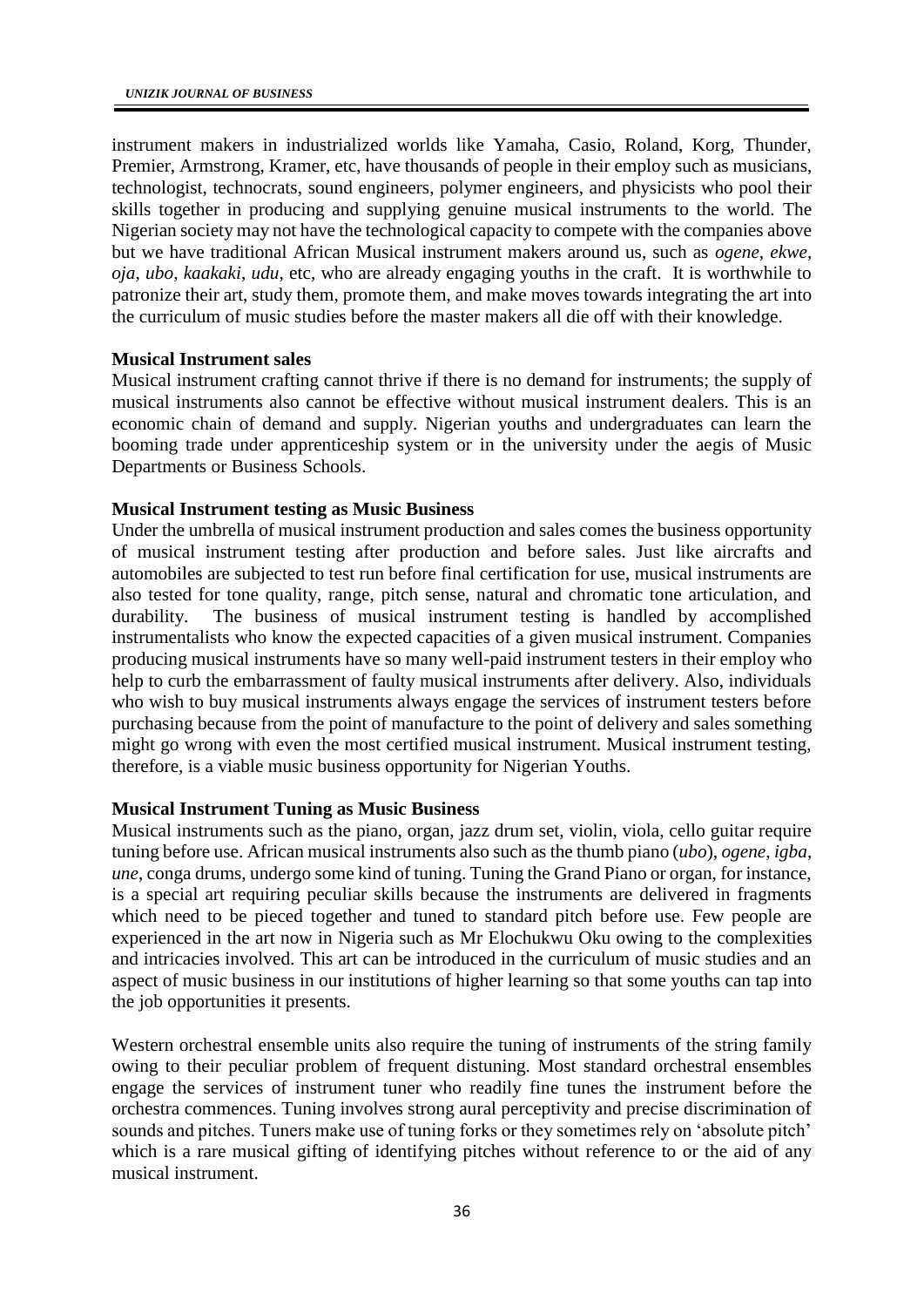African traditional musical instruments such as the membranophones- those with animal skins fixed over the surface of the instrument such as *igba*- also require a kind of tuning where the membrane is proportionately spread and strapped to the body of the instrument. Some people also specialize in that peculiar art and their services must be engaged before the *igba* sounds in an ensemble or any event.

### **Musical Instrument repairs as Music Business**

Musical instruments sometimes get damaged by accident, mishandling, and inappropriate packing or wear out as a result of use. Sometimes the levers of a piano could start falling off or the fingerboard of a guitar or violin could bend or break. A trumpet's valve could start malfunctioning or the key levers of a saxophone could stiffen. The membranes of the percussions, let us say, the jazz drums or the *igba* could get torn or the string of a stringed instrument gets cut during a performance. All these are some of the happenstances regarding musical instruments and fortunately, most musical instruments are serviceable and repairable. This is another aspect of music business which can enrich the texture of studies in our universities.

#### **Musical Instrument Hiring as Music Business**

Hiring musical instruments to performance groups and bands has proved a viable music business though very demanding in terms of start off capital. Most popular live bands do not have personalized musical instrument set, they hire from proven hiring companies and return the instruments after any engagement. This practice is quite useful to some bands since it takes off the responsibility of purchasing new instruments and gadgets, repairs, and the encumbrance of the logistics of musical gadgets. The major drawbacks to this system are the danger of losing out on gadgets for performance due to late booking or high demand on the hiring company from other bans during festive seasons and the danger of picking faulty instruments inadvertently. Nonetheless, musical instrument hiring is a proven lucrative venture.

#### **The Music Academy**

Music academy refers to formal or informal setting for music education, apprenticeship, or mentorship. Music academies are run by individuals with proven competencies in rudiments of music, vocal nuances, and musical instrumentation with the ability to impart musical knowledge with effective pedagogical methodologies. Music academies have nurtured individuals who had no opportunity for formal music learning in schools or Universities.

#### **Music adjudication as Music Business**

Music festivals, concerts, competitions, and fiestas in schools, churches, along with private and public organizations require adjudication to show the competences of various musical competitors. Music adjudicators judge performances based on stipulated criteria which must not be ambiguous in order to set forth a free and fair calibration of the capacities of the competitors be it choral, instrumental, or dance music. This is an area of music people can carefully study and practice as specialty because of its uniqueness and high demand for it during music competitions.

### **Music Composition and Song Writing as Music Business**

Some people have the natural flair for compositing music even though they may not show reasonable aptitude in singing, instrumentation or other forms of music. There are word renowned composers and song writers who have scribbled down great songs and compositions for famous performers. This is an art that can be developed and prospective individuals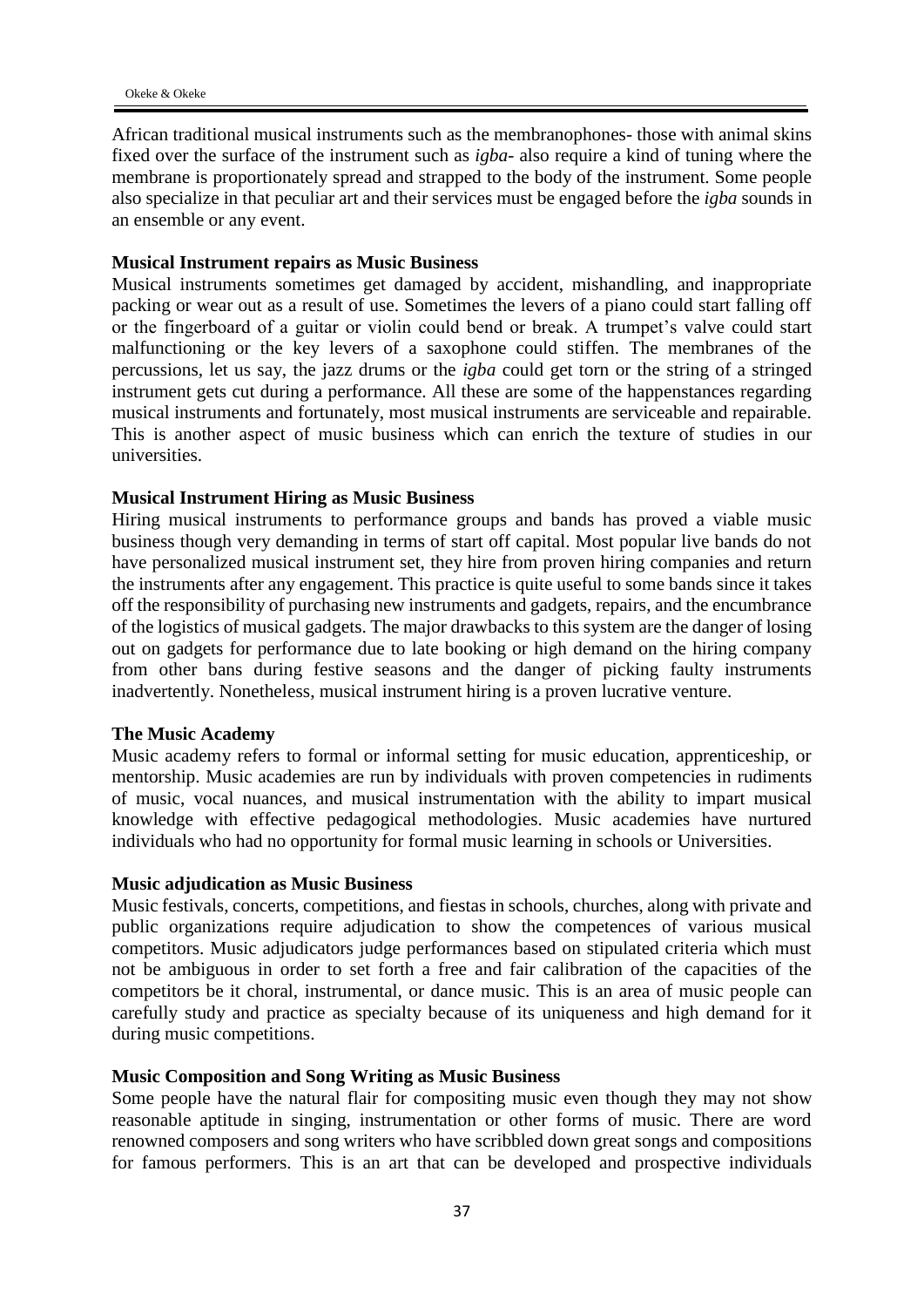formally trained on the principles underlying the art so that they can improve on their existing talents. Music composers and songwriters are on demand for school anthems, Diocesan anthems, choral works, funeral anthems, sports anthems, anniversary songs, commemoration and commendation songs, song recordings and collaborations etc.

## **Music Conducting**

Music conductors are always sought for the proper interpretation and performance of musical compositions particularly art compositions like classical music and African art compositions which require attention to the details of musical tempo, time and key signatures, dynamics, expression and performance marks, mood, and theme of the composition.It is the conductor that holds a choir, orchestra, or an ensemble together with the meticulous and practiced swinging of the hands and baton to capture the nuances in a piece of music.

## **Choral Group Management as Music Business**

Raising and managing a choral group is a challenging art but with so many financial accruements if the group is well nurtured and packaged. Accomplished choirs traverse geographical bounds for renditions in special events.

## **Orchestral Ensemble as Music Business**

An Orchestral ensemble is the instrumental version of a choral group which is preoccupied with purely instrumental performances or the occasional accompaniment of a choir. There are Western orchestral groups which consists of Western orchestral instruments like the strings (violins, viola, cello, and double bass), brasses (trumpets, cornets, tuba, trombone, etc.); and there is the African traditional orchestra groups made up of traditional instruments like the *ogene*, *ekwe*, *udu*, *oyo*, *okpokolo*, etc. with thrilling performances in societal events within the Nigerian society. This type of music is a viable area of engagement as music business.

## **Stage Designing and Management as Music Business**

The nature of music lends itself to peculiar stage designs and management, for instance, the stage for an orchestra or stage band should take into consideration the positions of the instruments, sound gadgets, and the seating arrangement of the instrumentalists. The sitting arrangement for a choir should also take into cognizance the spatial arrangement of the attendant voices in the choir for effective voice projection. The hoisting of speakers, positioning of stage lights and the acoustic balance of the stage are all the intricacies of stage design and management. Stage designers and managers are on demand in concert halls, hotels, banquet halls, auditoriums etc., for proper enhancement of musical performances and other related stage events. Stage design and management therefore is a lucrative craft that requires scholarship in our citadels of learning.

## **Studio Recording**

Studio recording is an indispensable venture in our musically inundated society which is always demanding for new music. Many music studios have made fortunes in the Nigerian milieu such as Rogers all Stars, Melody Studios, and many others even though most of the mentioned analogue studios have given way to more sophisticated digital studios of the twenty first century where recording has been made much easier with computers, synthesizers, and soft wares. Contemporary Nigerian artistes and studio engineers and studio managers have made fortunes from the recording industry such as Don Jazzy, E-money and so many of them. Nigerian youths have fondly found solace in pop music recording and production as an escape from prevailing economic hardship.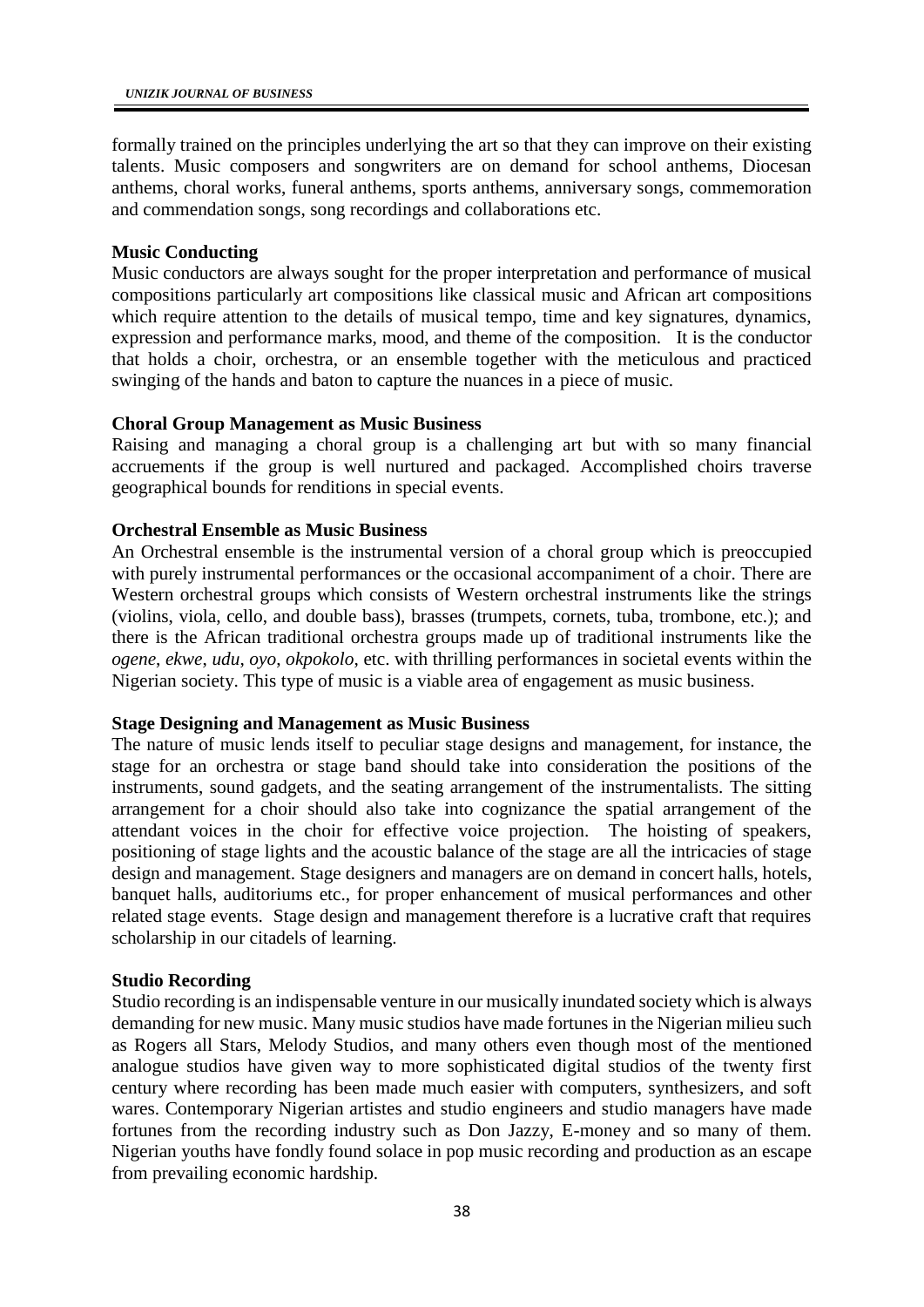## **Sound engineering as Music Business**

One peculiar thing about most musical instruments (particularly Western musical instruments) is that they have to be amplified with sound amplification gadgets for former adequate sounding on stage. Musical instruments are usually plugged into sound amplifiers which are connected to external giant speakers for proper sound output. Amplifiers do not only amplify sounds but they also regulate the sound of musical instruments and microphones on stage. This is very important regarding the nature of some musical instruments such as the trumpet which even though is the loudest musical instrument but usually passes through the amplifier that moderates its sound volume so that it does not go too high amongst other instruments on stage. Electric guitars are connected to the amplifier with cords for amplification along with a sound enhancing gadget known as Guitar Wah. The violins in orchestra are amplified using special sensitive pin-up microphones attached on the body of the instrument and plugged into the amplifier for regulation. These are just a few of the technicalities involved in musical instrument amplification on stage and the sound engineer, who must be knowledgeable in the practice, subjects he entire system to meticulous wiring, adjustments, and balancing until he gets the required sound output from the entire unit. The implication is that the sound engineer is an indispensable part of stage performance. This obviously is a viable music business area worthy of study and specialization.

## **Musical Costuming as Music Business**

Musical ensembles such as orchestras, bands, and choirs usually costume to enhance their stage appearance. Costumes have a way of affecting the mood of the audience depending on the color or color combinations employed. White evokes solemnity, purity, power, effulgence, and virtue; black and white suggests musical virtuosity sky blue elicits calmness and coolness; green and lemon evoke liveliness; while black evokes sobriety and that is why it is usually in place during requiems. Music projects aesthetics and it is not untowardly to yield more aesthetics through the play of colors in the costume design for the performers. In the African traditional musical setting, the skins of wild animals such as lion, tiger, or cheetah are used for the costumes of dancers and instrumentalists to evoke royalty, grandeur, and in depicting aggressiveness during war dances. The Zulu dance costume of the Zulu Kingdom of South Africa is an example of this practice. Costumers are therefore in high demand for the costuming of various musical groups and this is a viable area of business and scholarship.

## **Music Promotion**

Music promotion is the encouragement of music through sponsorship, publicity, and contract deals. Many companies abound which are preoccupied with promoting musicians and musicians both rising and accomplished ones. These promotions take the form of bankrolling concerts, jamborees, and music fiestas just to bring a musician, musicians or a music group to limelight and stardom. In music promotion business both parties gain, the promoter and the artiste provided there are signed conditions of engagement.

## **Musical instrument Curator**

Musical instruments require proper care, storage, and retrieval to ensure their durability and soundness and this is the job of a curator. If musical instruments are not properly stored away after use, deterioration sets in. Storing them is not just packing them away in containers and shelves but some of them require peculiar care such as the brasses and woodwinds that require that their valves and levers be regularly oiled even when in use and when not in use to avoid stiffening. Instruments such as the strings- violins, violas, cellos, and guitars are stored in places where drought does not affect them because dry weathers tend to bend the wooden finger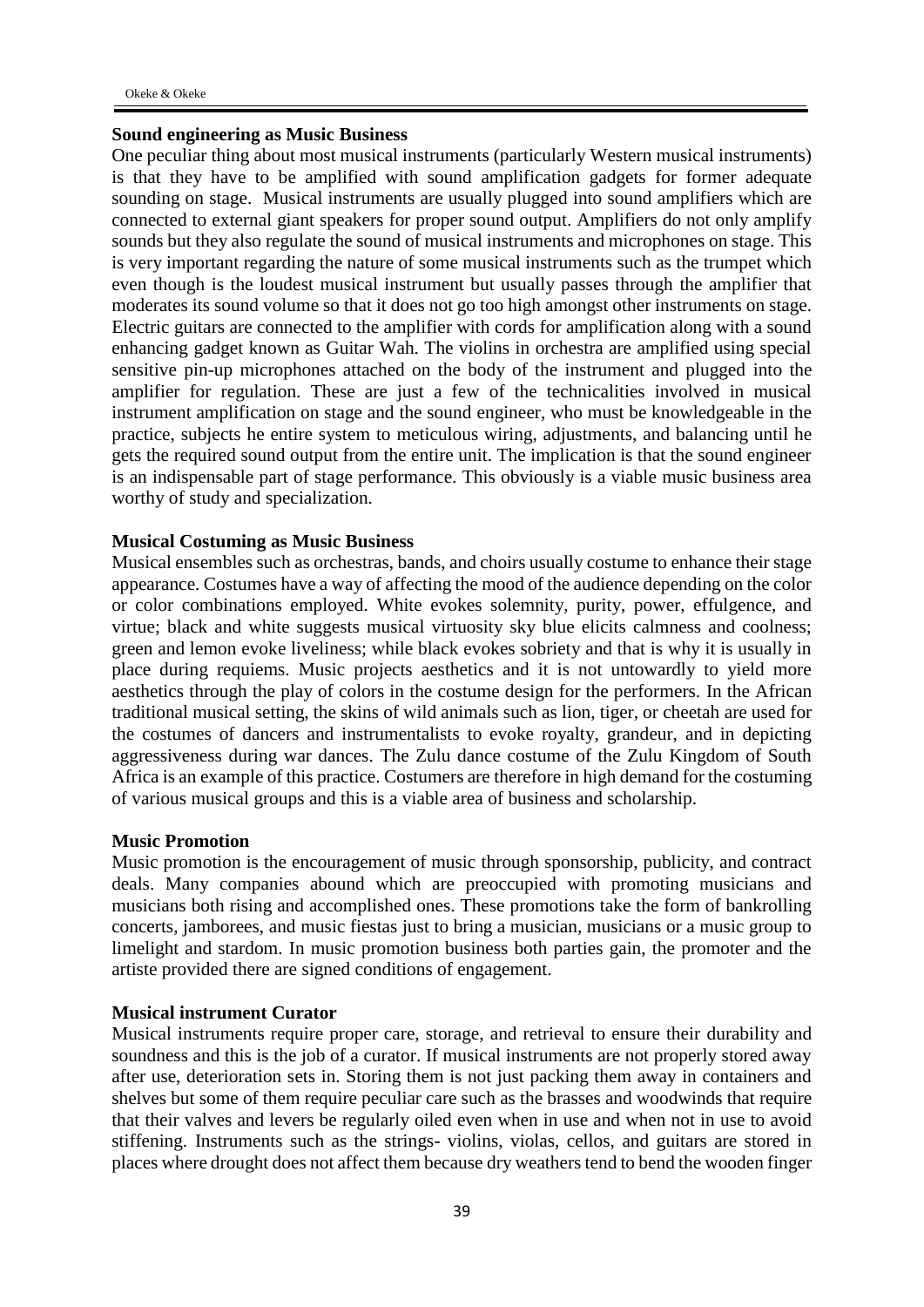boards. Also stringed instruments must be packed and stored with the strings loosened on the tuning pegs and fingerboard to reduce taut pressure which always damage the instrument over time. Also, the membranes of mebranophones should also be loosened to reduce the effect of taut pressure. Membranophones (i*gba*, *conga, etc,)* should also be stored in places of low humidity so that the animal skin used as membrane does not moulder from the attack of fungi and bacteria.

These and more are the intricacies of musical instrument curating which require carefulness and study.

## **Music Archiving**

Music archiving refers to the analogue or digital storage, filing, cataloguing, branding, and retrieval of musical products such as copyrighted compositions, pieces, songs, renditions, recordings, etc. These materials can take the form of cassettes, cartridges, smart cards, CDs, diskettes, memory cards, flash drives, sheet music, discographies, saved materials on cloud, etc. The main idea behind this art is the preservation of musical works for future reference. Industrialized and developed worlds have efficient musical archival system which guarantees proper filing and prompt retrieval of musical materials from the medieval to the post-modern era. This explains why the works of Mozart or Beethoven are accessible through a designated company that can authorize the reproduction of the pieces or their live performances. Unfortunately, African societies relied on oral tradition for the transmission and preservation of patents even though that is gradually being transformed now with the advent of modern archival systems.

## **CD/Label production**

The designing and mass production of Music CDs and the corresponding labels is a thriving aspect of music business which demands attention. Some musicians regularly hit top chart with every album release which can sell up to the tune of about one million to two million copies depending on market forces. Several companies have made fortunes just by winning contract for the design of music labels for some popular musicians like Tuface, P-Square, Flavour, Phyno, etc. It is a wealth spinning music business that can sustain numerous interested Nigerian youths who can patiently learn it.

## **Music Audio/Video Online Hosting**

Music marketing across the world has transcended beyond CD sales to online audio-visual hosting of music contents. All a musician needs is to meet with an online music hosting company which negotiates with platforms such as YouTube for space in uploading the music video and the music goes viral with just the tap of a button. The advantage of this system is that it guarantees visibility and curbs piracy which is was the bane of the CD marketing system. But the major drawback to online hosting of musicians and their musical works is that people gradually loose interest in them due to overexposure. If a musician or a music is so easily accessible to the public, it gradually loses flavor. Nonetheless, it is still a viable and lucrative form of music business.

## **Music Software and Applications**

The trending thing in the world is software and applications which run on computers and android phones respectively. There is virtually an application for virtually all human enquiries now be it business, commerce, transportation and navigation, education, medicine, games, food and diet, geography and maps, meteorology and weather forecast, music, etc. A young Nigerian residing in the USA recently sold a traffic application he developed to Google at the cost of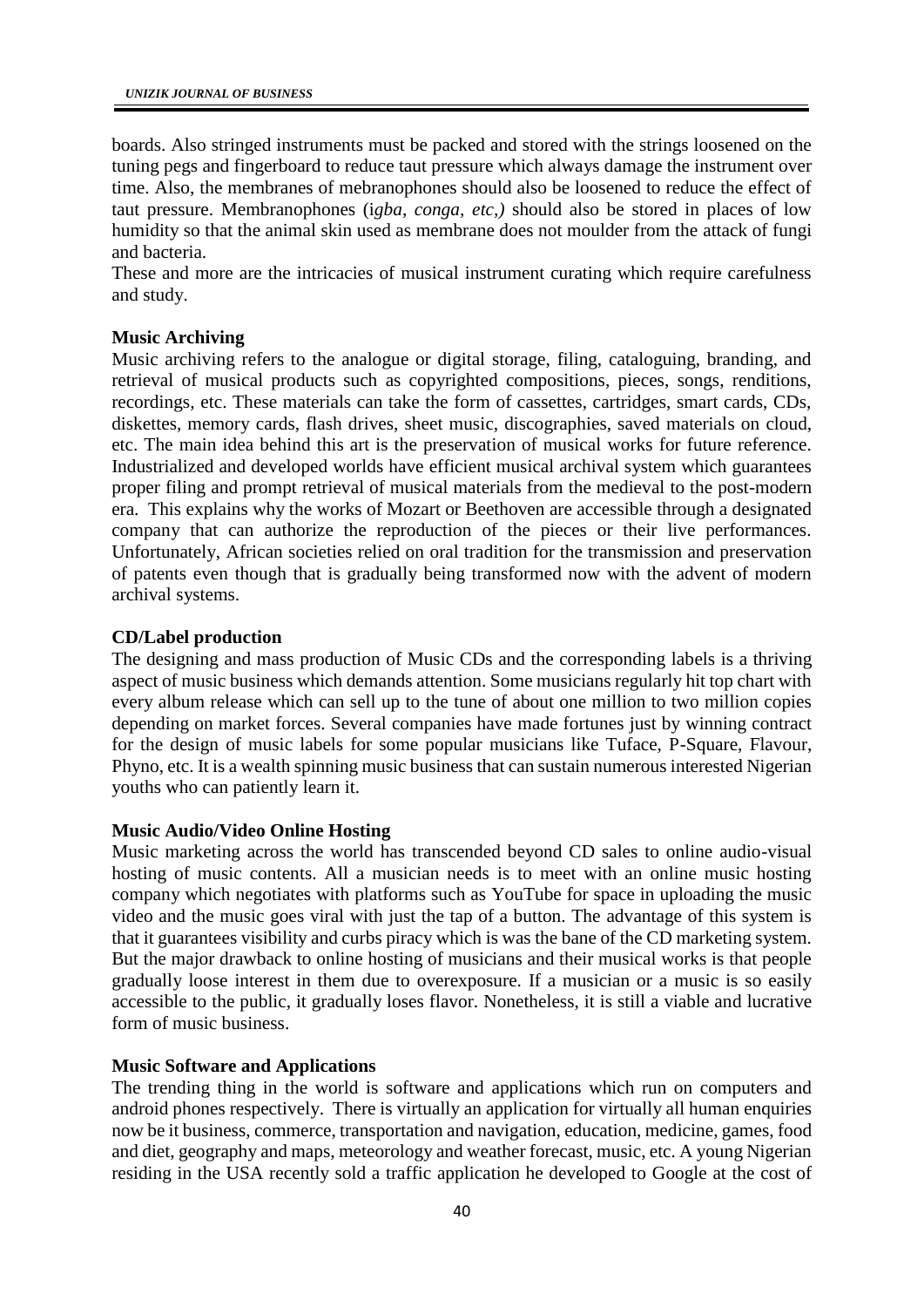one billion US dollars! There are wonderful music applications and software online now which can handle several musical tasks such as music recording, editing, notation, scoring, tuning, chord generation and interpretation, melody writing, barring, music reading, etc.

# **Challenges facing Music Business in Nigeria**

There exist numerous opportunities for several music business as had already been mentioned but there are so many challenges which need to be surmounted for their actualization. Some of the pressing challenges are highlighted below:

- **Unstable Economy.** The Nigerian economy has been struggling for decades, crippling businesses, education, investments, and virtually all human endeavours. The problem with the economy is traceable to several years of military misrule and fitful democratic leaderships that fancied wanton treasury looting more than human, economic, and infrastructural development of the country.
- **Nondescript Governmental policies.** Nigerian governmental policies exist only on paper, there is hardly any effort towards the implementation of the lofty ideals of the policies. Virtually all policies, be it educational, agricultural, or economic policies are all in shambles. A viable education policy would place music business in proper perspective in the curriculum of studies in our Universities.
- **Insecurity.** The growing level of insecurity in Nigeria is alarming and that has left the Nigerian milieu sterile for any business to blossom.
- **Unsteady power supply.** Electricity unarguably controls all human endeavours and there appears to be no hope in sight in ameliorating Nigeria's electricity problem. It is very frustrating to students, youths, businesses and corporate ventures.
- **Apathy.** These unresolved issues in the country has conditioned people towards apathy for the country, particularly the youths. The average Nigerian has lost hope in Nigeria; he believes it is a contraption that has long lost its value, and so with tis pervading mindset, it is difficult to convince people on considering the idea of music business in the country.
- **Issues from COVID-19.** COVID-19 has, as it were, shattered any ray of hope on resuscitating Nigeria. We are still reeling from the bouts and effects of the viral attack and no one knows how we are going to survive or how we are going to scale through the present devastations. It appears music business is the worst hit going by the COVID protocols of social distancing and limited number of people in social and religious gatherings which has drastically reduced the number of musical engagements and the pool of music fans per event.

# **Conclusions**

This paper has tried to highlight the lofty ideas of music business which can be integrated into the curriculum of studies of music and business school of Nigerian Universities. Several lucrative facets of music business which the youths can engage in have been listed and explained such as concert directing, stage management, music composition and song writing, and music software/application development, amongst many others. It is hoped that the idea of music business can still be sustained to work in Nigeria despite the plethora of challenges we are facing such as unstable economy, nondescript governmental policies, insecurity, and the devastating effects of COVID-19 pandemic. It is recommended, therefore, that Nigerian Universities should liaise with the government towards integrating music business as a specialized course of study in music Departments and Business schools across the country with